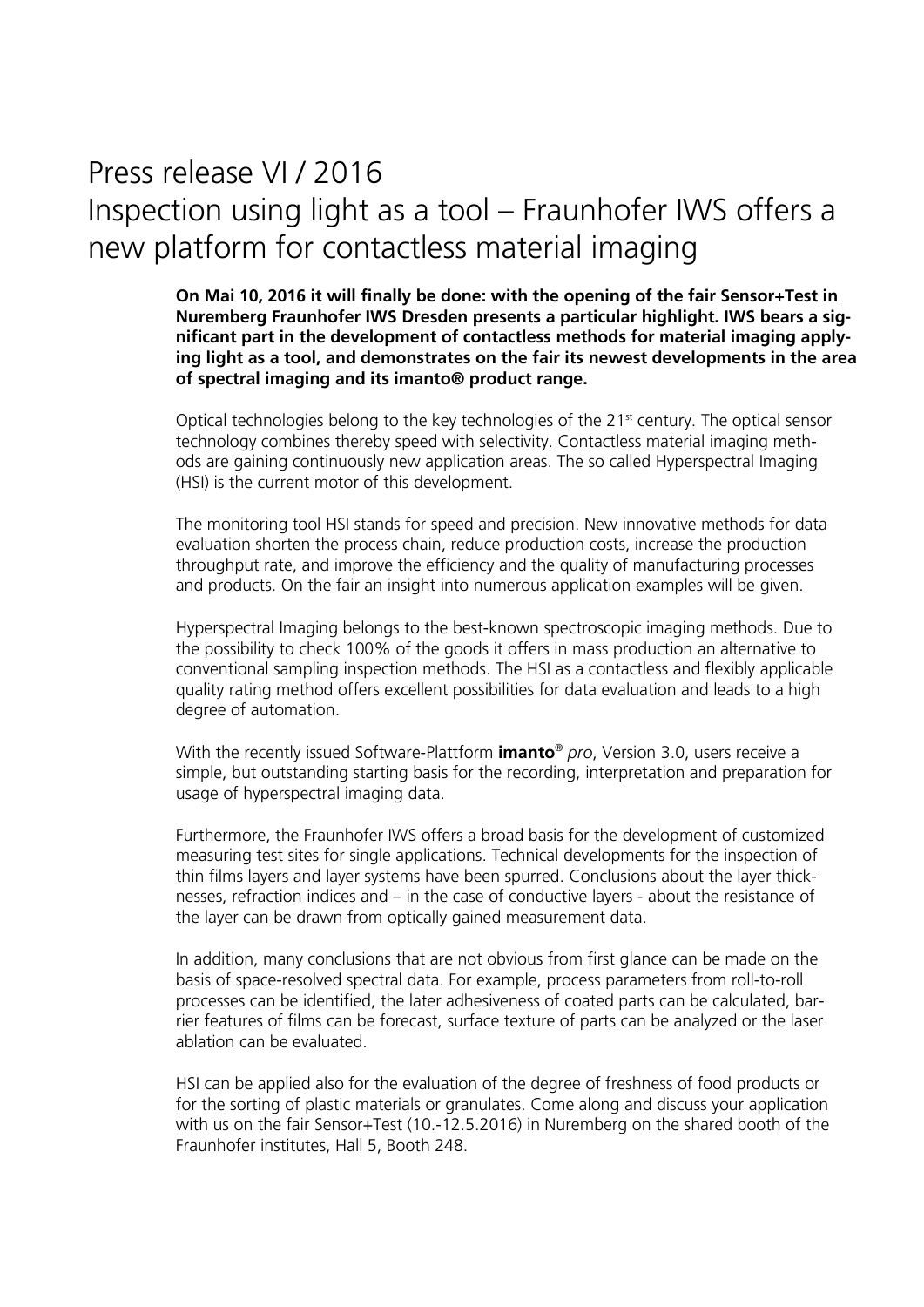Fraunhofer IWS Dresden has implemented solutions of this kind with numerous companies and has thereby revolutionized the efficiency of production methods and the product control. Interesting for the industry are production methods which still have to be conducted manually or which are yet not feasible at all.

For many applications HSI offers virtually an ideal tool. It allows inspections in the nanometer to meter ranges and, if necessary, with high speed. The unique developments at Fraunhofer IWS prove to be the key for energy and material efficiency in many applications.



Hyperspectral Imaging System for the contactless surface and thin film analysis with lateral resolution.

© Fraunhofer IWS Dresden / Frank Höhler